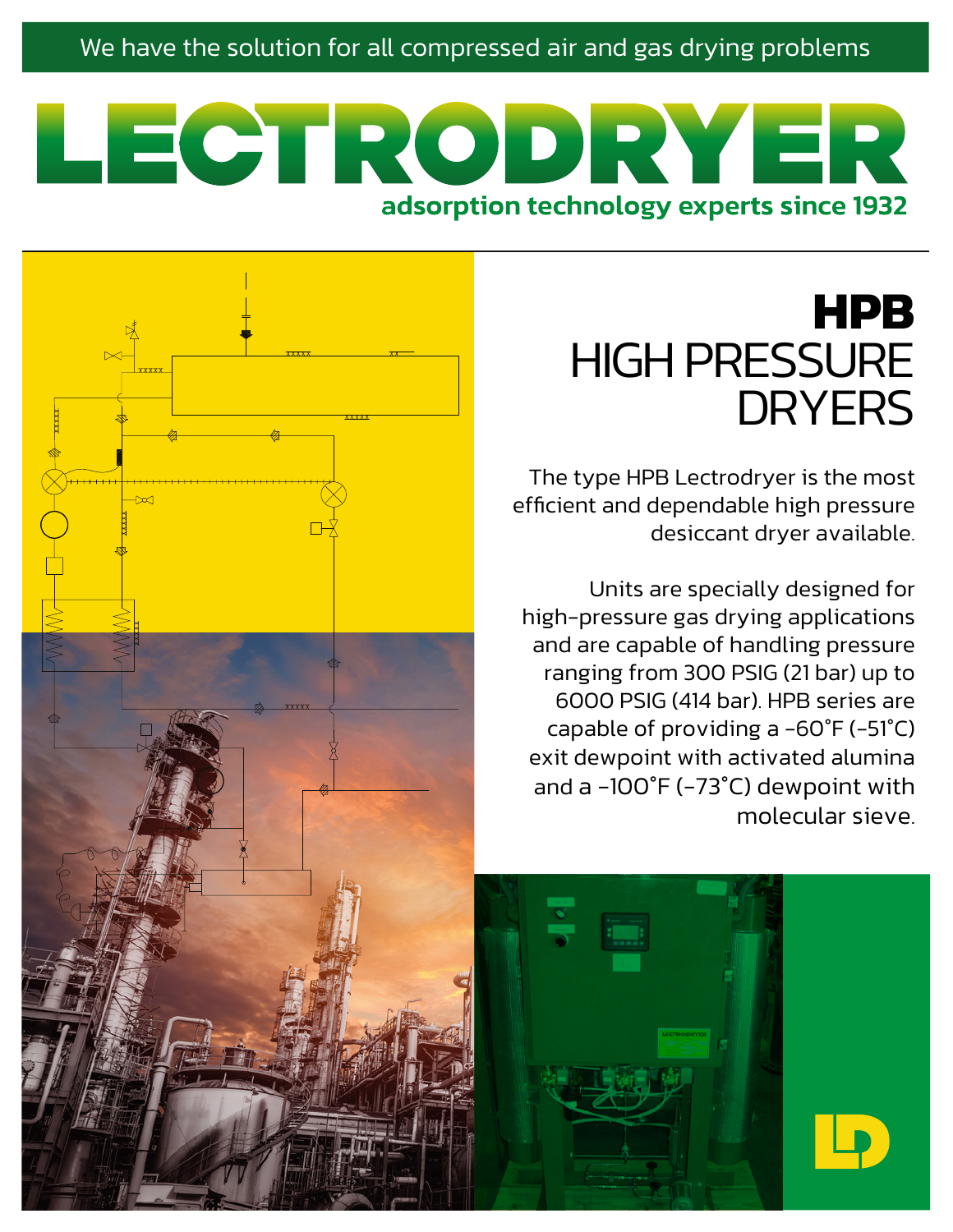### **HPB Series** High pressure desiccant dryer

*The type HPB Lectrodryer is the most efficient and dependable high pressure desiccant dryer available* 

# **STANDARD** FEATURES: • Pressure above 3000 PSIG (207 bar)

- Pressure up to 3000 PSIG (207 bar)
- Initial charge of desiccant
- Fill and drain port connections
- Stainless steel desiccant support screens
- NEMA 4 electrical enclosure
- Relief valve and pressure gage for each tower
- Purge flow meter for accurate reactivation flow adjustments
- Depressurization valve designed to control noise and reduce desiccant attrition
- Purge exhaust muffler with integral relief valve
- High pressure stainless steel ball type switching valves with pneumatic actuators
- Internal heater design for optimal efficiency
- Solid state heater control and over-temperature protection
- Allen Bradley PLC and HMI, and indicating light for dryer status
- 110 volt, single phrase, 50/60 hz

# OPTIONS:

- and up to 6000 PSIG (414 bar)
- Inlet and outlet filters
- NEMA 4 type-Z purged enclosure to meet Class 1 Division II Group B, C, D hazardous area
- NEMA 7 enclosure to meet Class 1, Division 1 or 2, Group B, C, D
- Nitrogen purge for reactivation
- CE—EMC, Low Voltage, PED
- ATEX



www.lectrodrver.com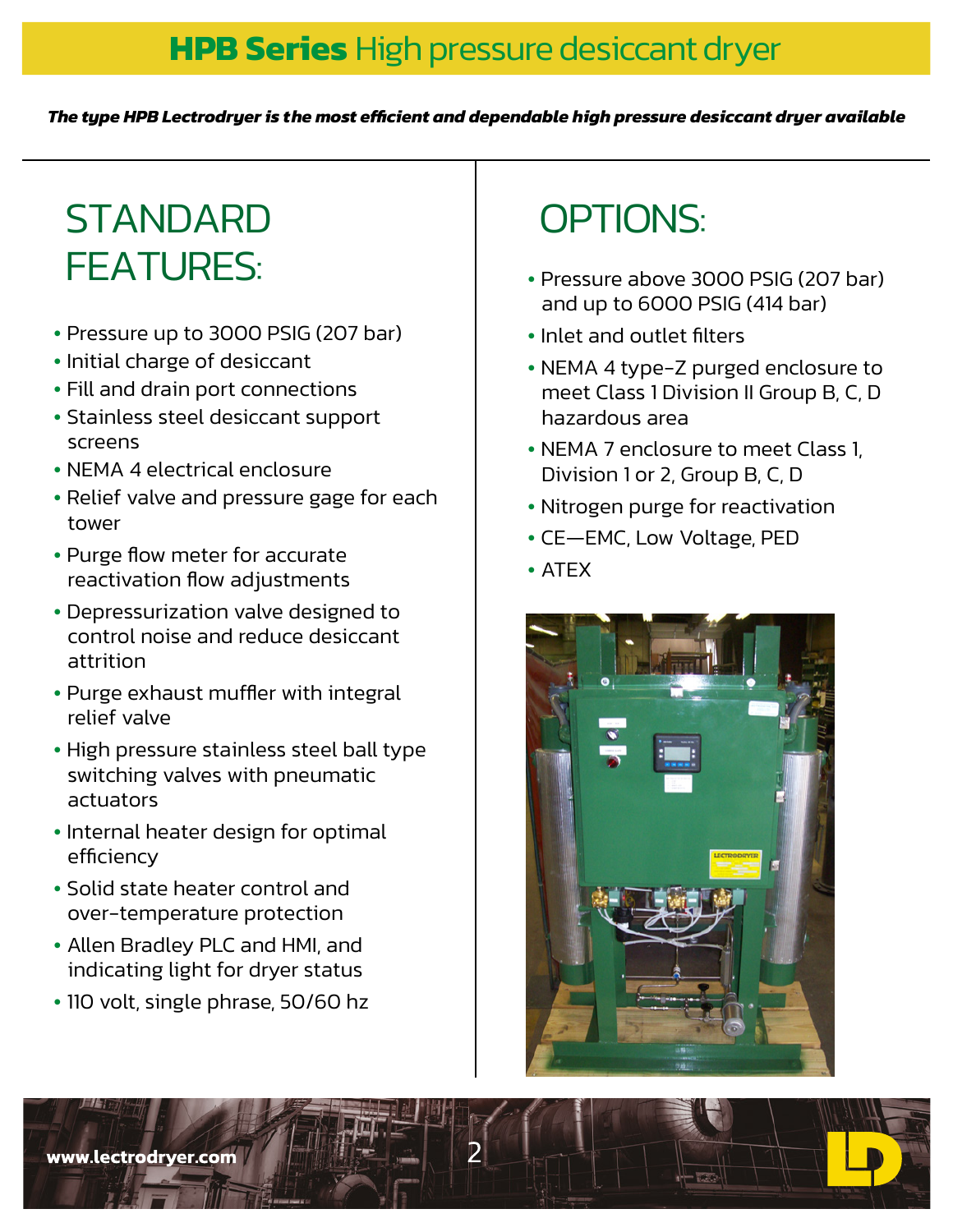### Typical flow diagram



The wet gas enters the HPB Lectrodryer at the adsorption inlet. Flow is directed to the left adsorbing tower, adsorber 1, and is dried passing through the desiccant bed. The dryer gas exists through the bottom dryer outlet.

While the left tower is adsorbing, the adjacent tower is reactivating. As the heater energizes, a portion of the dried gas from adsorber 1 is purged for reactivation in adsorber 2. This flow travels through the right heated reactivating tower, exhausting through the reactivation outlet to the atmosphere.

At the end of the heating period, the heater is de-energized with the purge flow continuing to help cool the bed. Just before switchover time, the reactivation exhaust is shut off and pressure is equalized.

 $\overline{\mathsf{B}}$ 

www.lectrodrver.com